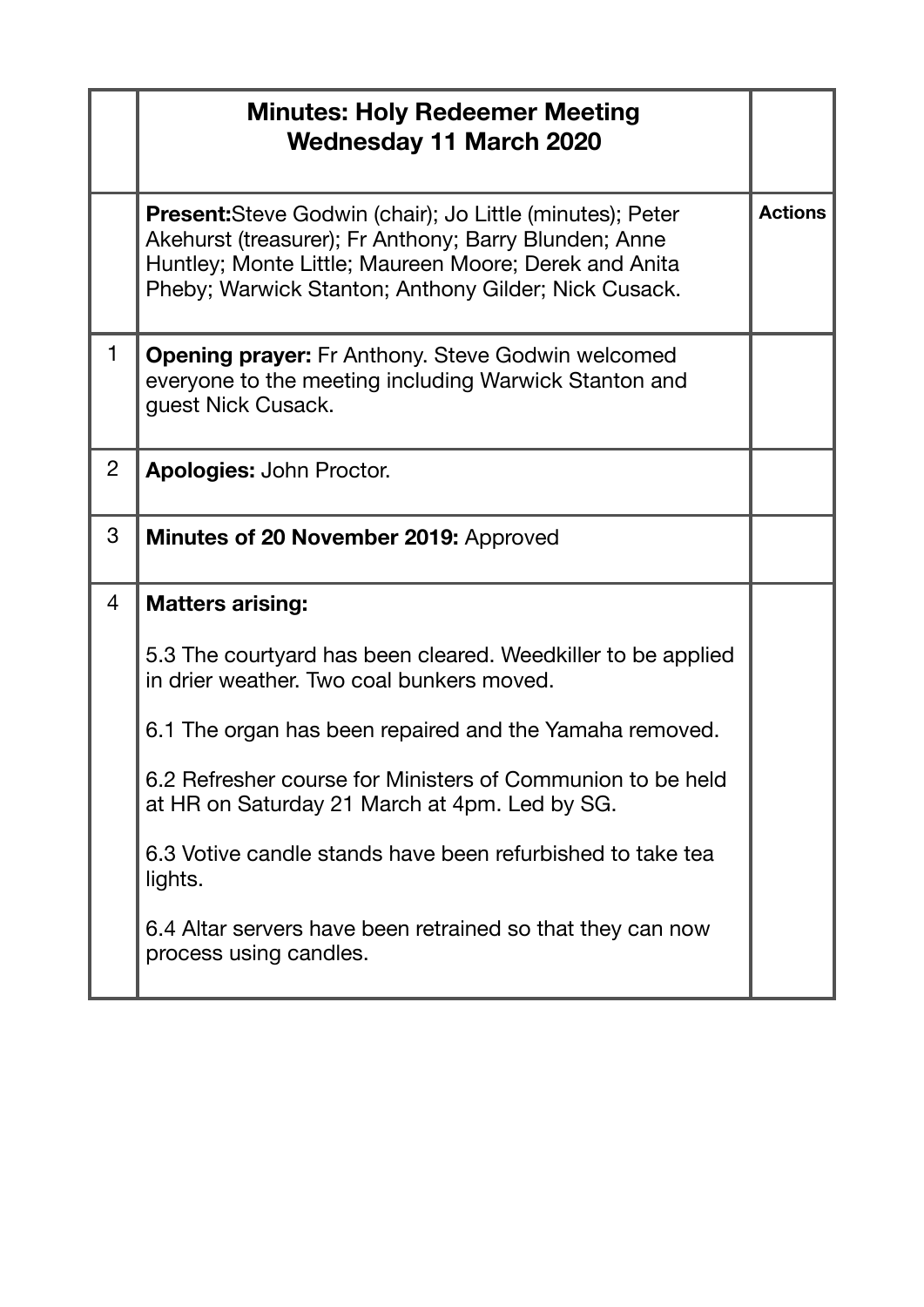| 5 | <b>Health &amp; Safety; Buildings &amp; premises:</b>                                                                                                                                                                                                                                           |           |
|---|-------------------------------------------------------------------------------------------------------------------------------------------------------------------------------------------------------------------------------------------------------------------------------------------------|-----------|
|   |                                                                                                                                                                                                                                                                                                 |           |
|   | Nick Cusack updated the building works situation, stressing<br>that many of the following actions will depend on the<br>quinquennial review report:                                                                                                                                             |           |
|   | 1. The damaged step can be replaced.                                                                                                                                                                                                                                                            |           |
|   | 2. The wall is not a danger at present. Any action may have to<br>make provision for some sort of barrier to prevent cars hitting<br>the wall.                                                                                                                                                  |           |
|   | 3. Fascias at the west end - work will involve scaffolding and<br>costs approx £5000.                                                                                                                                                                                                           |           |
|   | 4. Roof may need work. <b>Action:</b> await outcome of report and<br>see what needs to be done and what can be afforded.                                                                                                                                                                        |           |
|   | 5. Fire doors at Fotherby House - Alabaré is responsible for all<br>internal work.                                                                                                                                                                                                              |           |
|   | 6. First Aid. There will be a requirement for each church and<br>chapel to have a designated person responsible for First Aid<br>kits. Computer based training will become available.<br><b>Action:</b> JL will take on this responsibility for HR and HF,<br>advised on content of kits by DP. | JL/DP     |
|   | 7. Fascia board on the porch has slipped allowing access to<br>birds. It may have been the way a bird got into the church.<br><b>Action:</b> BB to secure the fascia board in place.                                                                                                            | <b>BB</b> |
|   | 8. Attention to the door sill on the boiler room door required.<br><b>Action:</b> NC to decide who can do the necessary work.                                                                                                                                                                   | <b>NC</b> |
|   | 9. Heating. Attempts by PA to reset the heating clock to warm<br>the church when needed have been problematic.<br><b>Action:</b> PA will take the timers back to factory settings to see<br>if this solves the problem.                                                                         | <b>PA</b> |
|   | 10. Spotlights in church. BB unable to find replacement bulbs<br>from usual source. Action: NC will seek supply of required<br>spotlights.                                                                                                                                                      | <b>NC</b> |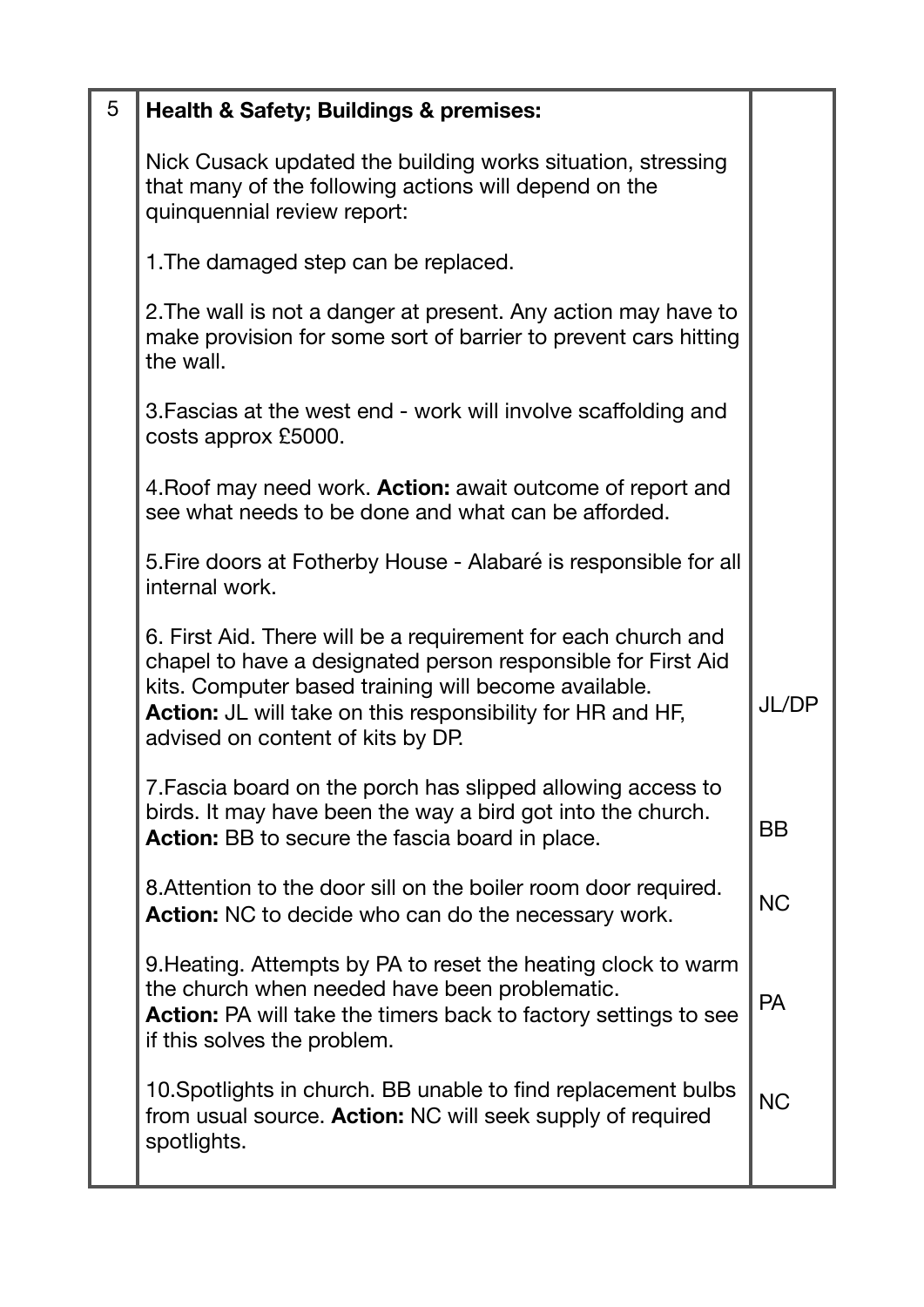| 6               | Safeguarding:<br>At present there is one safeguarding officer overseeing all 3<br>parishes. In order to be compliant this situation is being<br>looked at by clergy to see what will work best.                                                                                                                                                                                                                                                                                                                                    |           |
|-----------------|------------------------------------------------------------------------------------------------------------------------------------------------------------------------------------------------------------------------------------------------------------------------------------------------------------------------------------------------------------------------------------------------------------------------------------------------------------------------------------------------------------------------------------|-----------|
| $\overline{7}$  | Liturgy:<br>• Fr Anthony provided an update on measures to curb the<br>spread of coronavirus.<br>Live streaming. For data protection purposes consent<br>$\bullet$<br>must be given to be filmed. This applies particularly to<br>those inside the altar rails. Consent forms for adults and<br>for children are available in churches.                                                                                                                                                                                            |           |
| 8               | Events/Outreach:<br>1. Proposed Quiz and Fish and Chip Supper has been<br>postponed. To be reconsidered at the next meeting as an<br>autumn event. Action: ML<br>2. Volunteers working in the Newman Room have helped<br>improve Outreach potential by keeping the data base up-to-<br>date.                                                                                                                                                                                                                                       | <b>ML</b> |
| 9               | <b>Publicity &amp; Communication:</b><br>Microphone worn by priest needs to be better placed as<br>1.<br>sound can be muffled.<br>2. Laverstock & Ford magazine: entry needs to be amended<br>to exclude ordinariate and change clergy details.<br><b>Action:</b> SG to talk to Caroline Williams                                                                                                                                                                                                                                  | SG        |
| 10 <sub>1</sub> | Finance report: Prepared by Peter Akehurst, Treasurer.<br>1. PA talked through the expenditure for 2019. Action: copy<br>to be placed on noticeboard at HR (JL)<br>2. PA had prepared a graph showing collections following<br>the appeal in March 2019. An initial increase did not<br>continue.<br>3. The switch from oil to gas saved £492 on the heating bill<br>in 2019.<br>4. Current balance (29 Feb 2020) £36,886<br>5. Comment that finances can be sent to parishioners<br>using PAMIS (an internal information system). | JL        |